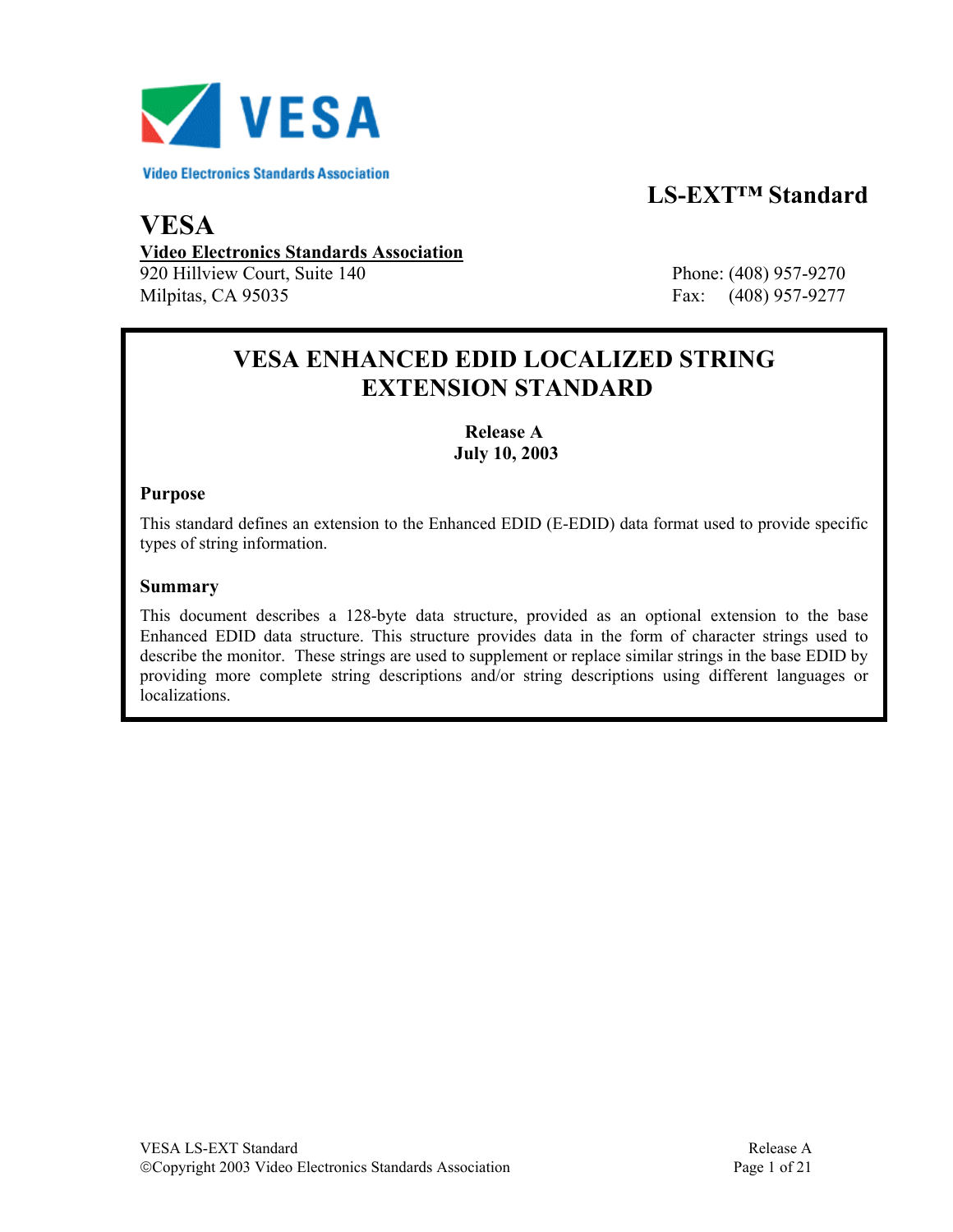## **Preface**

## **Intellectual Property**

Copyright © 1994 - 2003 Video Electronics Standards Association. All rights reserved.

While every precaution has been taken in the preparation of this standard, the Video Electronics Standards Association and its contributors assume no responsibility for errors or omissions, and make no warranties, expressed or implied, of functionality or suitability for any purpose.

### **Trademarks**

All trademarks used within this document are the property of their respective owners. VESA, DDC, DPMS, EDID, EVC, P&D and VDIF are trademarks of the Video Electronics Standard Association.  $I<sup>2</sup>C$  is a trademark owned by Philips.

### **Patents**

VESA proposals and standards are adopted by the Video Electronics Standards Association without regard as to whether their adoption may involve any patents or articles, materials, or processes. Such adoption does not assume any liability to any patent owner, nor does it assume any obligation whatsoever to parties adopting the proposals or standards documents.

## **Support for this Standard**

Clarifications and application notes to support this standard may be written. To obtain the latest standard and any support documentation, contact VESA.

If you have a product, which incorporates EDID, you should ask the company that manufactured your product for assistance. If you are a manufacturer, VESA can assist you with any clarification you may require. All comments or reported errors should be submitted in writing to VESA using one of the following methods.

- Fax : 408-957 9277, *direct this note to Technical Support at VESA*
- e-mail: support $(a)$ vesa.org
- Mail: Technical Support Video Electronics Standards Association 920 Hillview Court, Suite 140 Milpitas, CA 95035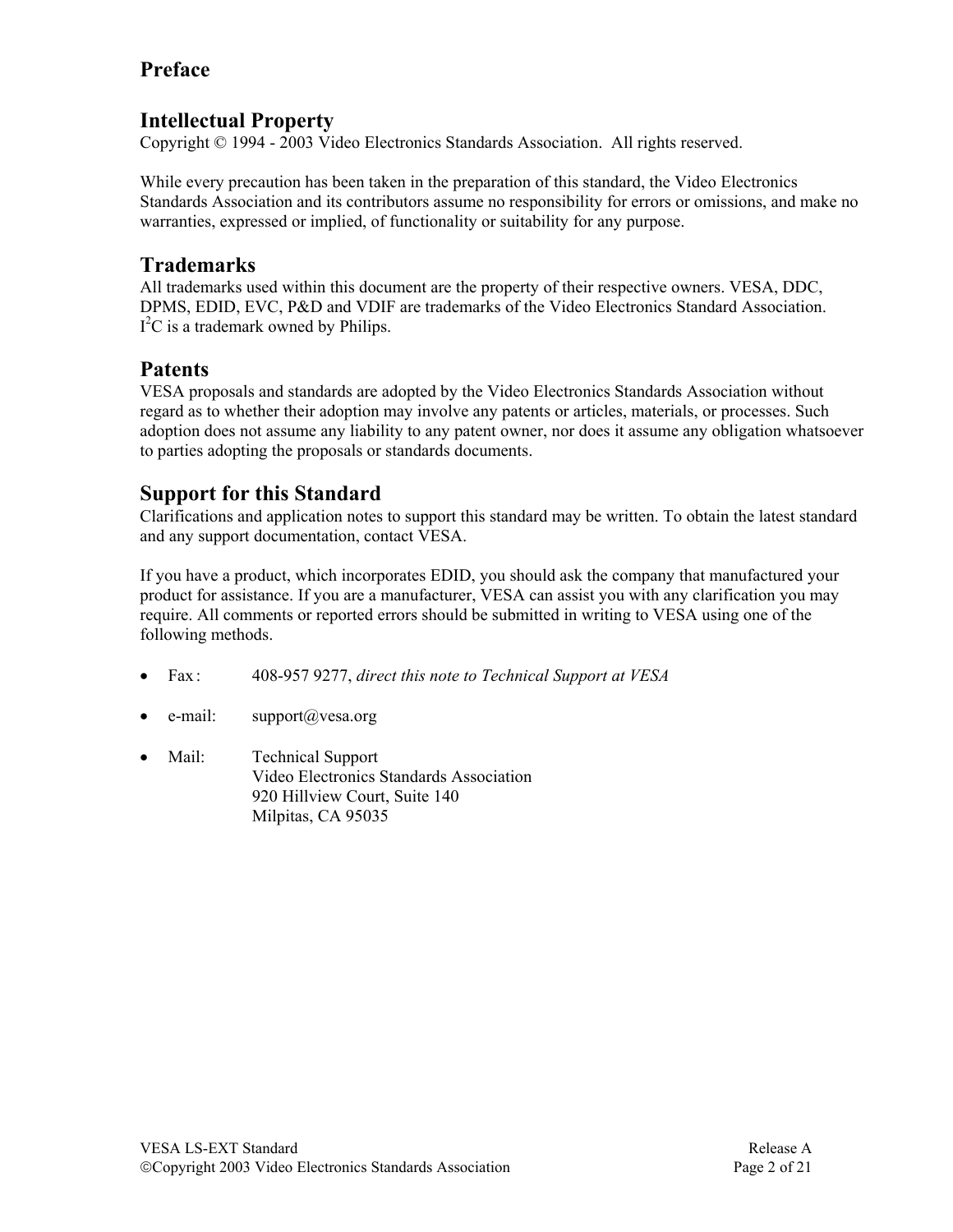## **Revision History**

**Release A July 10, 2003**  Initial release of the standard.

### **Acknowledgments**

This document would not have been possible without the efforts of the VESA Display Committee. In particular, the following individuals and their companies contributed significant time and knowledge to this edition, and/or previous editions of the EDID document.

| Bryan Young        | Microsoft                  |
|--------------------|----------------------------|
| Jack Hosek         | NEC-Mitsubishi             |
|                    | <b>Electronics Display</b> |
| Alain d'Hautecourt | ViewSonic                  |
| Syed Athar Hussain | ATI Technologies Inc.      |
| George Wiley       | Qualcomm                   |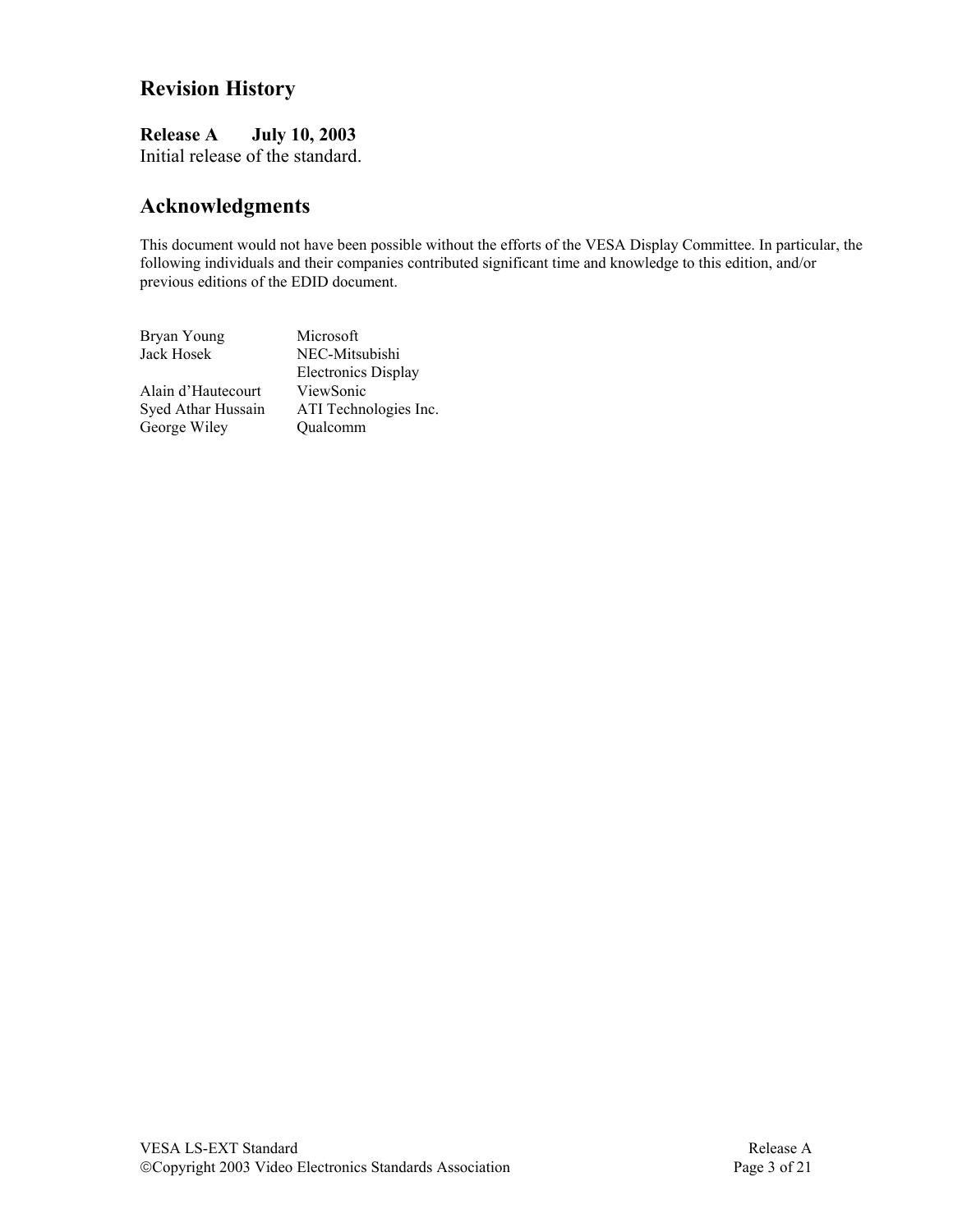## **Table of Contents**

| 1.           |                                                                                               |     |
|--------------|-----------------------------------------------------------------------------------------------|-----|
| 1.1          |                                                                                               |     |
| 1.2          |                                                                                               |     |
| 1.3          |                                                                                               |     |
| 1.4          |                                                                                               |     |
| 2.           |                                                                                               |     |
|              | 2.1.1                                                                                         |     |
| 3.           |                                                                                               |     |
| 3.1          |                                                                                               |     |
| 3.2          |                                                                                               |     |
| 3.3          |                                                                                               |     |
| 3.4          |                                                                                               |     |
| 3.5          |                                                                                               |     |
|              | 3.5.1                                                                                         |     |
|              | 3.5.2                                                                                         |     |
|              | 3.5.3                                                                                         |     |
|              | 3.5.4<br>3.5.5                                                                                |     |
|              | 3.5.6                                                                                         |     |
| 3.6          |                                                                                               |     |
| 3.7          |                                                                                               |     |
| 3.8          |                                                                                               |     |
| 4.           |                                                                                               |     |
| 5.           |                                                                                               |     |
|              |                                                                                               |     |
| 6.           |                                                                                               |     |
| 7.           |                                                                                               |     |
| 7.1          |                                                                                               |     |
| 7.2          |                                                                                               |     |
| 7.3          |                                                                                               |     |
| 7.4          |                                                                                               |     |
| 7.5          |                                                                                               |     |
| 7.6          |                                                                                               |     |
| 7.7          |                                                                                               |     |
| 7.8          | STRING TABLES ARE LAID OUT IN CORRECT ORDER BY NUMERICAL SEGMENT INDEX PRECEDENCE, THEN ORDER |     |
|              |                                                                                               |     |
| 7.9          | THE NEUTRAL STRING TABLE, IF PRESENT, IS THE FIRST TABLE IN THE FIRST BLOCK. 20               |     |
| 7.10         | IF MULTIPLE STRING TABLES ARE PRESENT IN AN EXTENSION BLOCK, THEN THERE ARE NO UNUSED BYTES   |     |
|              |                                                                                               |     |
| 7.11<br>7.12 |                                                                                               |     |
|              | THERE CAN ONLY BE ONE STRING TABLE FOR EVERY GIVEN GIVEN COMBINATION OF LANGUAGE IDS AND      | .20 |
| 8.           |                                                                                               |     |
|              |                                                                                               |     |
| 8.1          |                                                                                               |     |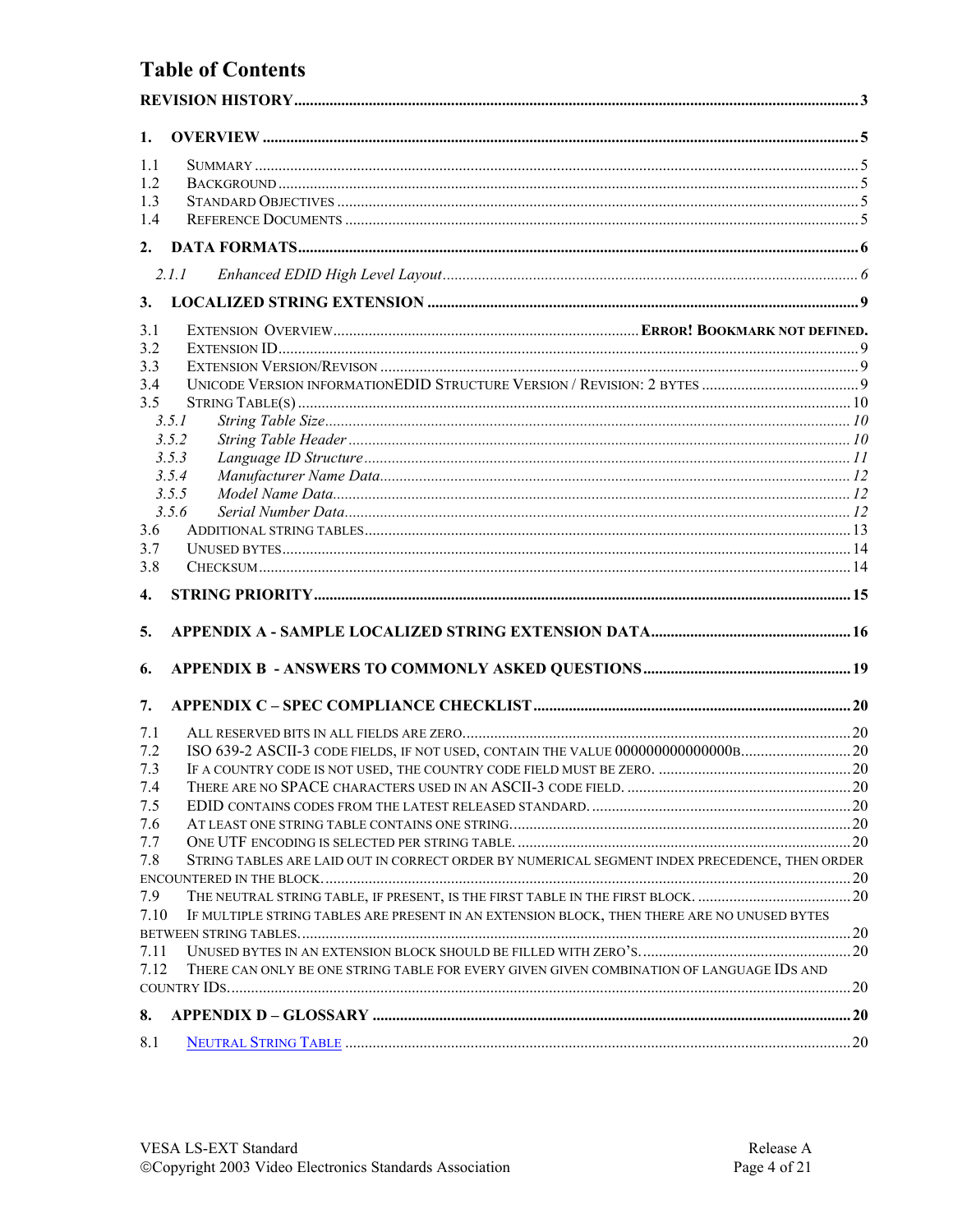## **1. OVERVIEW**

#### *1.1 Summary*

The E-EDID extension defined in this document defines strings fields that can be used to replace those in the Base EDID structure. The definitions in this case allow the use of different string representations. The string length limit is also increased.

#### *1.2 Background*

The Extended Display Identification Data (EDID) standard already contains definitions for character string fields. However these definitions are limited to supporting ASCII representations only. The length of the string is also limited in the current definitions. This limits their use in internationally.

#### *1.3 Standard Objectives*

The EDID Standard was developed by VESA to meet, exceed and/or complement certain criteria. These criteria are set forth as Standard Objectives as follows:

### *1.4 Reference Documents*

**Note:** Versions identified here are current, but users of this standard are advised to ensure they have the latest versions of referenced standards and documents.

- VESA Enhanced Extended Display Identification Data Standard E-EDID
- Information about Unicode can be found at http://www.unicode.org
- ISO 639-2:ASCII-3: http://www.loc.gov/standards/iso639-2/englangn.html
- ISO 3166-1:Numeric 3 (UN): http://www.unicode.org/unicode/onlinedat/countries.html
- EISA/ISA PNPID: http://www.microsoft.com/hwdev/pnpid.asp
- SCSU Unicode Compression: http://www.unicode.org/unicode/reports/tr6/
- BOCU Unicode Compression: http://oss.software.ibm.com/icu/docs/papers/binary\_ordered\_compression\_for\_unicode.html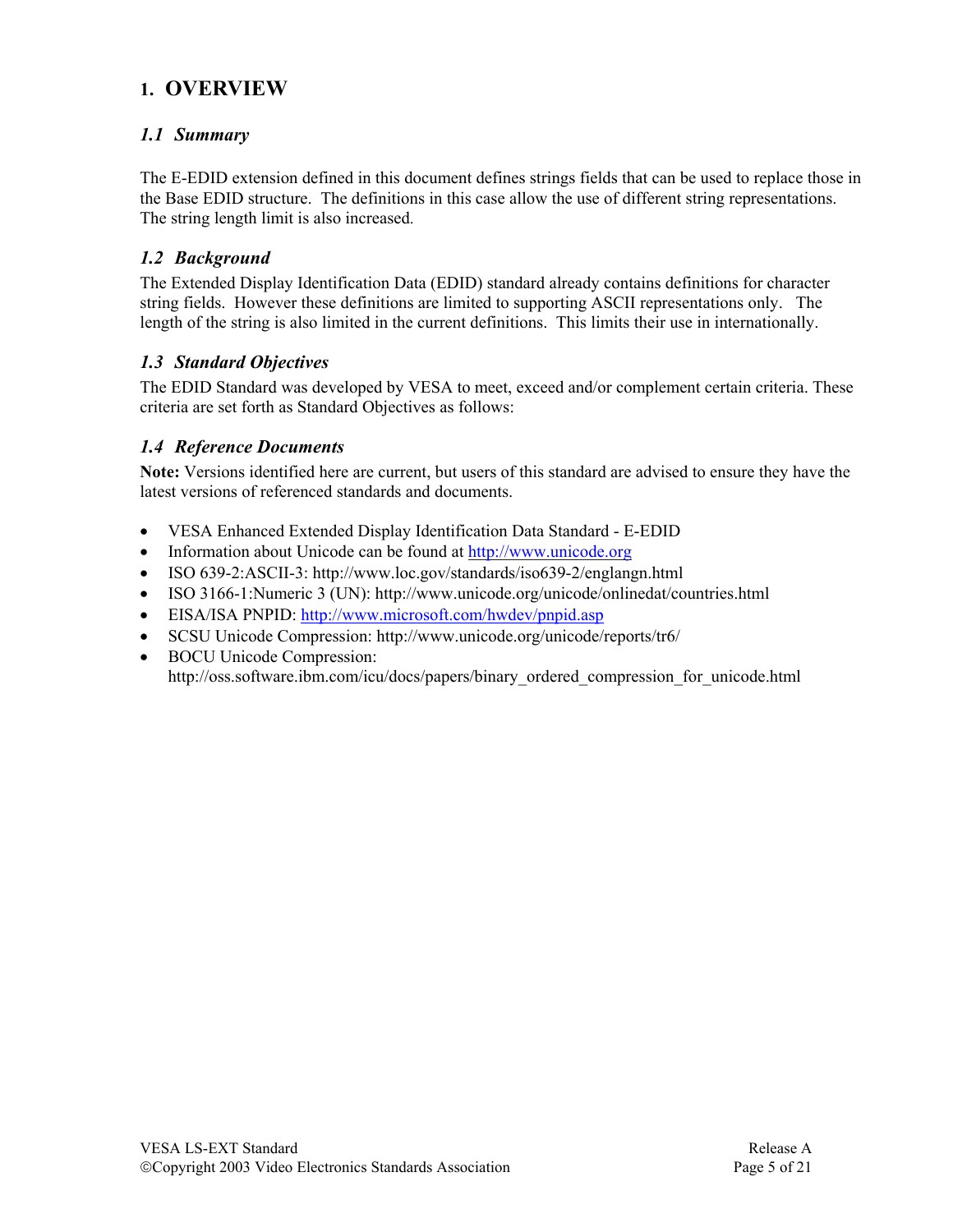## **2. DATA FORMATS**

### **2.1.1 Enhanced EDID High Level Layout**

#### *2.1.1.1 Mandatory elements*

Block 0 is the only mandatory block.

This table shows the required use of E-EDID blocks. All blocks are 128 bytes in length.

Each extension block is structured according to Section 2.2.1.3. All extension blocks must be sequential, no holes allowed

| <b>Block #</b> | <b>Block Description</b>                 |  |
|----------------|------------------------------------------|--|
| $\mathbf{0}$   | EDID 1.3 (or higher)                     |  |
|                | Extension if only 1 extension, otherwise |  |
|                | EDID Block map (blocks 2-127)            |  |
| $\overline{c}$ | Extension                                |  |
| $\mathcal{E}$  | Extension                                |  |
| 4              | Extension                                |  |
|                |                                          |  |
| N              | Extension                                |  |
|                |                                          |  |
| 128            | EDID Block map for blocks $129 - 254$ if |  |
|                | more than 128 blocks used                |  |
| 129            | Extension                                |  |
|                |                                          |  |
| $N = < 254$    | Extension                                |  |
|                |                                          |  |

Block number 1 is used for Extension data if there is only one extension; otherwise block 1 is used as a block map.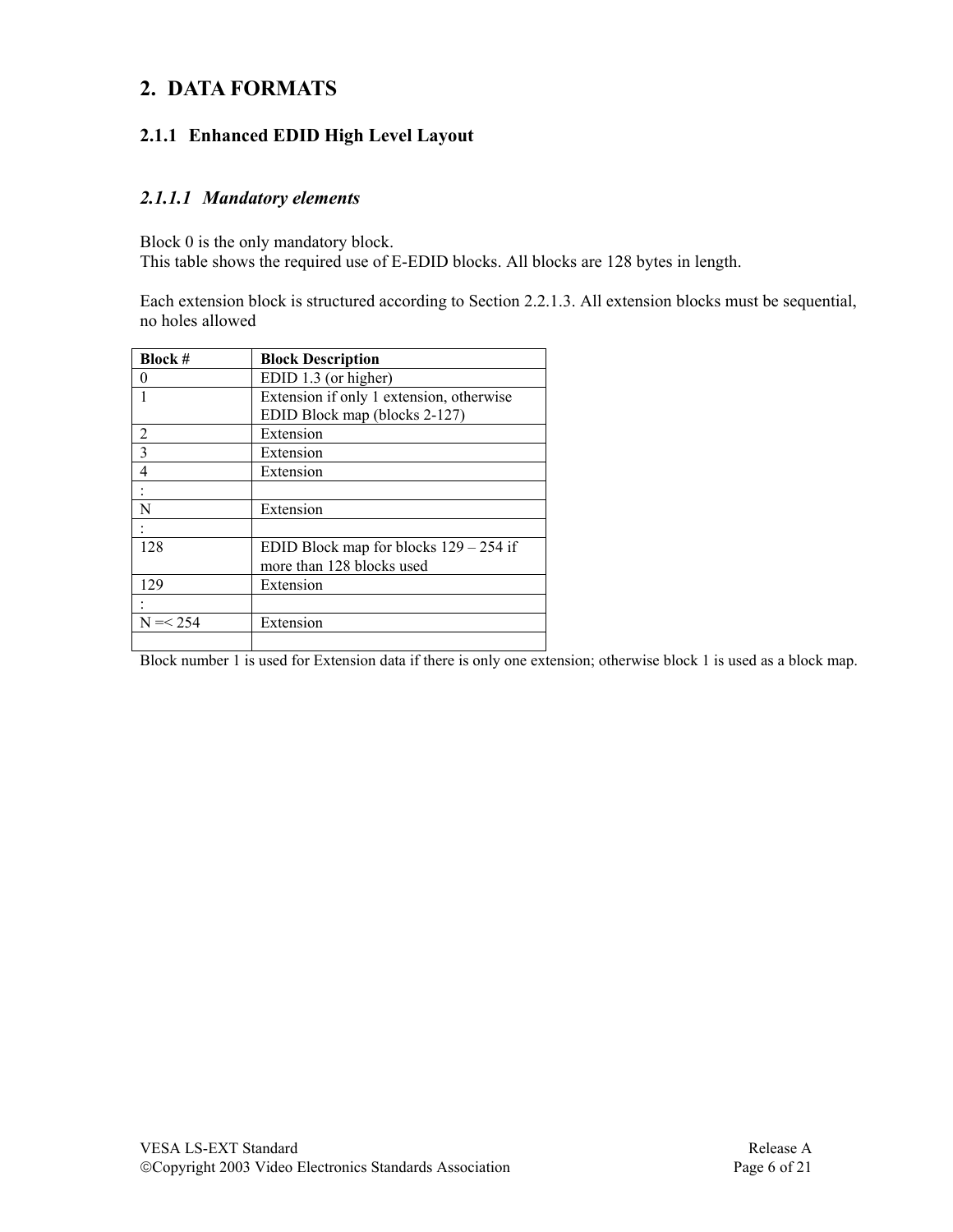### *2.1.1.2 EDID Block Map Extension*

| Byte $#$       | <b>Description</b>                                        |                                                    |
|----------------|-----------------------------------------------------------|----------------------------------------------------|
|                | Tag for Block Map                                         |                                                    |
|                | Extension Tag for data in block<br>2 or block 129         | Unused blocks are listed as Extension Tag<br>$= 0$ |
| $\mathfrak{D}$ | Extension Tag for data in block<br>3 or block 130         |                                                    |
|                |                                                           |                                                    |
| N              | Extension Tag for data in block<br>$N+1$ or block $N+128$ |                                                    |
|                |                                                           |                                                    |
| 126            | Extension Tag for data in block<br>127 or block 254       |                                                    |
| 127            | Check sum for this block map                              |                                                    |

Block Tag is a byte that identifies the content of the Extension Block. A partial list of defined Tags is listed in Section 2.2.1.4.

### *2.1.1.3 General Extension Format*

| Byte $#$  | <b>Description</b>           |                                       |
|-----------|------------------------------|---------------------------------------|
|           | <b>Extension Tag</b>         |                                       |
|           | Revision number for this tag | One byte binary number. Revisions are |
|           |                              | backward compatible.                  |
| $2 - 126$ | Extension data               |                                       |
| 127       | Checksum for this Extension  |                                       |
|           | Block                        |                                       |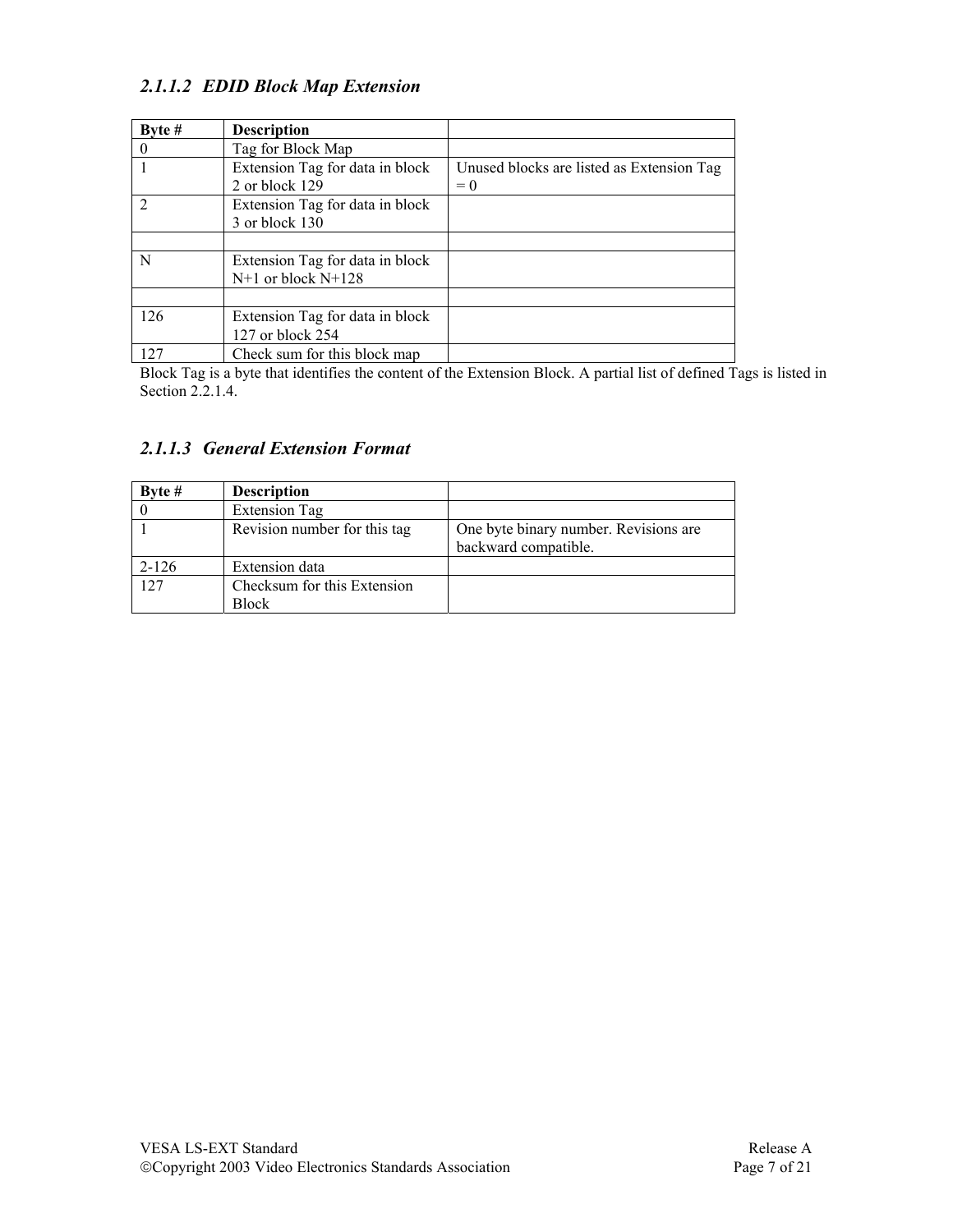### *2.1.1.4 EDID Extension Tags Assigned by VESA*

VESA will maintain a list of assigned EDID Extension Tags used to identify VESA Standard EDID Extensions.

| Tag             | <b>Description</b>                         |
|-----------------|--------------------------------------------|
| 02h             | Timing Extension                           |
|                 |                                            |
| 20 <sub>h</sub> | EDID 2.0 Extension                         |
|                 |                                            |
|                 |                                            |
|                 |                                            |
| 40 <sub>h</sub> | Display Information Extension (DI-EXT)     |
|                 |                                            |
| 50h             | Localized String Extension (LS-EXT)        |
|                 |                                            |
| 60h             | Microdisplay Interface Extension (MI-EXT)  |
|                 |                                            |
| F0h             | <b>Block Map</b>                           |
|                 |                                            |
| FFh             | Extension defined by monitor manufacturer. |
|                 |                                            |

For the most current list of EDID Extensions, see the VESA website.

**Note:** At the time of the publication of this document, several of these extensions were not yet been defined or written. Contact VESA for the latest list of published EDID Extensions.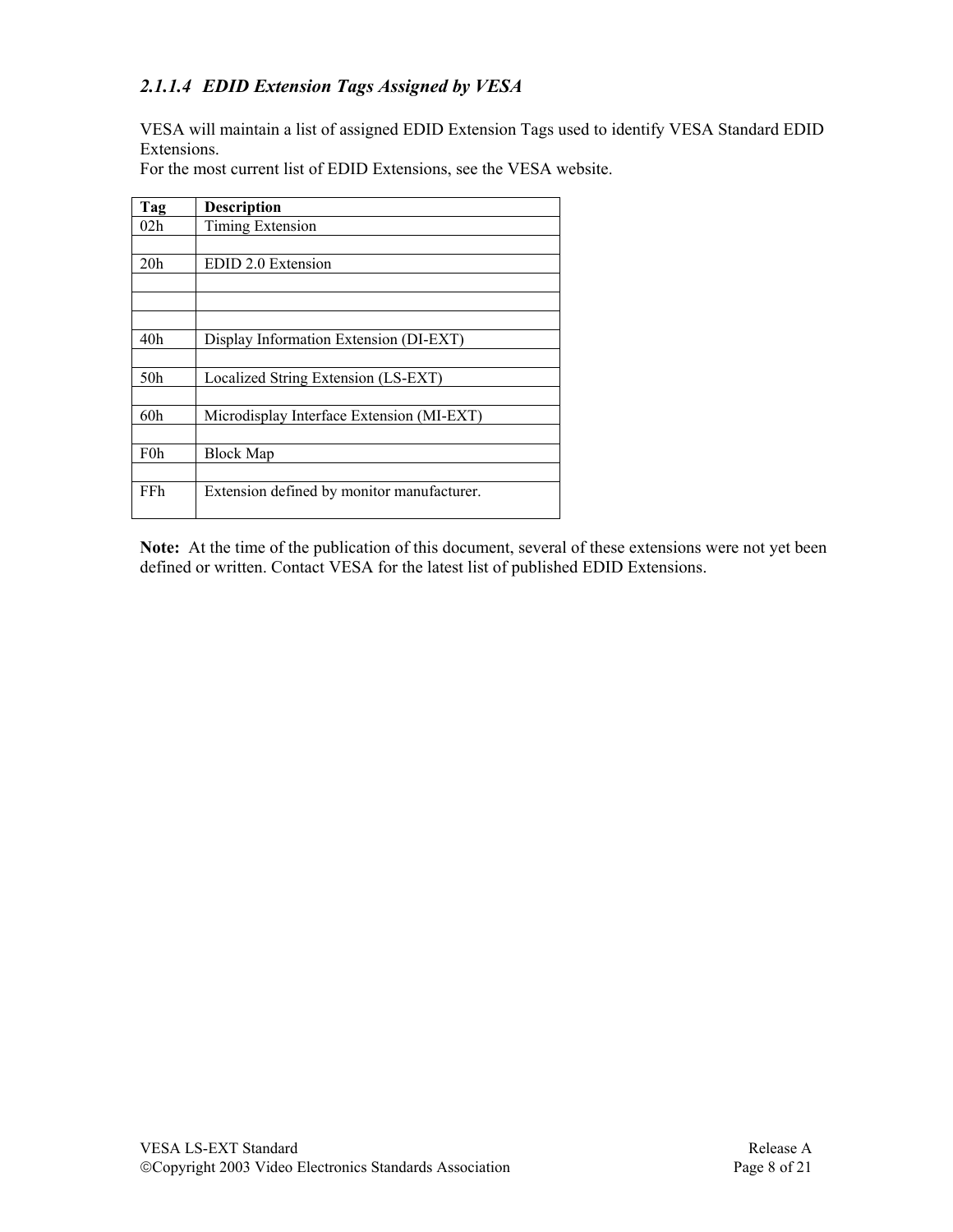## **3. Localized String Extension**

The Localized String Extension mechanism allows for the display of user-friendly information in the language and dialect of the user. It also enables a manufacturer to resolve legal issues in other countries by enabling the host operating system (OS) to select the correct trademark in the correct country. LS-EXT accomplishes this by using Unicode for all strings, which contains all the characters of the world, and thus will display correctly on any Unicode-compliant computer.

There can be multiple LS-EXT extension blocks in an E-EDID. In addition, there can be multiple string tables in each extension block. See section 3.5.3, "Language ID Structure", for rules on multiple string tables.

#### *3.1 Extension Overview*

| <b>Address</b>  | No. bytes    |              | <b>Description</b>                  | Format                                  |
|-----------------|--------------|--------------|-------------------------------------|-----------------------------------------|
| 00 <sub>h</sub> |              | <b>Bytes</b> | <b>Ext ID</b>                       | 50h                                     |
| 01 <sub>h</sub> |              | <b>Bytes</b> | <b>Extension Version / Revision</b> |                                         |
| 01 <sub>h</sub> |              |              | Version #                           | Binary                                  |
| 02h             |              |              | Revision #                          | Binary                                  |
| 03 <sub>h</sub> | $\mathbf{2}$ | <b>Bytes</b> | <b>Unicode Version</b>              |                                         |
| 03h             |              |              | Major/Minor                         | Binary                                  |
| 04h             |              |              | Update                              | Binary                                  |
| 05h             | Upto $122$   | <b>Bytes</b> | <b>String Table(s)</b>              |                                         |
| 7Fh             |              | <b>Byte</b>  | <b>Checksum</b>                     | The 1-byte sum of all 128 bytes in this |
|                 |              |              |                                     | EDID block shall equal zero             |

**Table 3.1 – LS-EXT Extension Overview** 

The following sections provide details on each byte of the EDID Version 1 data structure.

#### *3.2 Extension ID*

This extension block is assigned the block tag of 50h. This tag is stored at the first byte of the extension block.

#### *3.3 Extension Version/Revision*

| <b>Bytes</b> | <b>LS-EXT Structure Version, Revision</b> |  |
|--------------|-------------------------------------------|--|
|              | Version no.                               |  |
|              | Revision no.                              |  |

#### **Table 3.2 – LS-EXT Structure Version and Revision**

The appropriate version and revision numbers shall be stored here. Products compliant with this document shall have Version  $= 1$  and Revision  $= 0$ . Major revisions are backwardly compatible. Software should not reject an LS-EXT block due to revision mismatches.

#### *3.4 Unicode Version and Revision Structure: 2 bytes*

This structure defines what revision of *The Unicode Standard* this string block complies to. Software should not reject an LS-EXT block based on revision and must comply with *The Unicode Standards*  stability policy, http://www.unicode.org/standard/stability policy.html. This allows software to treat the string encodings in the most displayable manor.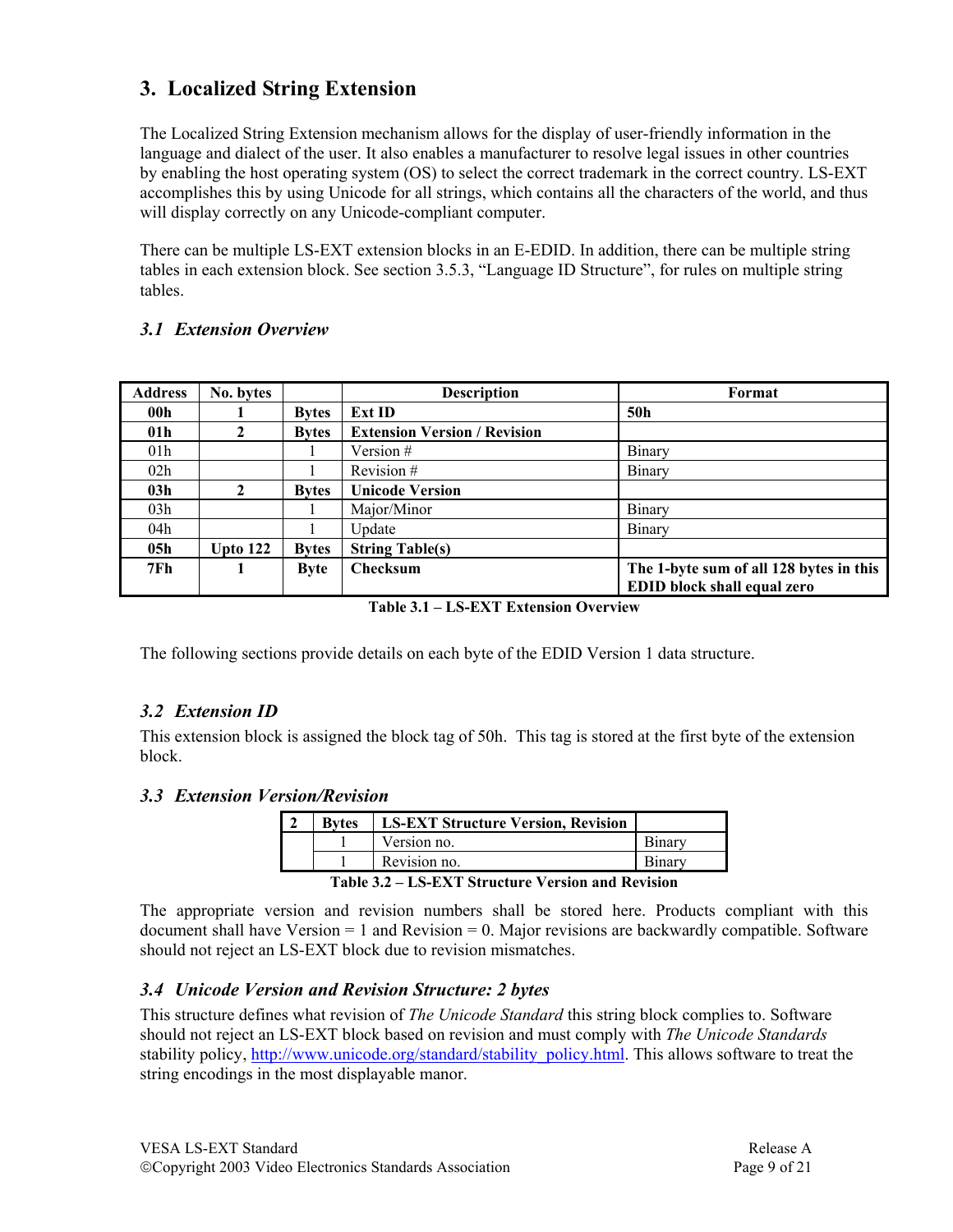| - 2 | <b>Bytes</b> | <b>Bits</b>           | <b>Unicode Version</b> |        |
|-----|--------------|-----------------------|------------------------|--------|
|     |              | $\overline{ }$<br>'-4 | Major                  | Binary |
|     |              | $3-0$                 | Minor                  | Binary |
|     |              |                       | Update                 | Binary |

| <b>Table 3.3 - Unicode Version and Revision Structure</b> |
|-----------------------------------------------------------|
|-----------------------------------------------------------|

#### *3.5 String Table(s)*

The extension is capable of supporting multiple string tables. Each table can supply strings describing the manufacturer, the model, and the serial number. Each table is associated with a localization. Each table follows the format shown below.

| <b>Bytes</b> | <b>String Table</b>             |                   |
|--------------|---------------------------------|-------------------|
|              | <b>String Table Size</b>        | See section 3.5.1 |
|              | <b>String Table Header</b>      | See section 3.5.2 |
| 4            | Language ID structure           | See section 3.5.3 |
|              | Manufacturer name string length | x bytes           |
| X            | Manufacturer name string        |                   |
|              | Model name string length        | y bytes           |
|              | Model name string               |                   |
|              | Serial number string length     | z bytes           |
| Z            | Serial number string            |                   |

**Table 3.4 – String table structure** 

#### **3.5.1 String Table Size**

The size of the string table is given in bytes. This provides a reference point to the start of any additional string tables contained in each extension. Based on the strings types defined in this document the table size can be calculated as:

$$
1+1+4+3*1+x+y+z\ = 9+x+y+z
$$

where:

 $x =$  the manufacturer name string length

y = the model name string length

 $z =$  the serial number string length

#### **3.5.2 String Table Header**

The string table header provides information used to decode the strings in the table.

| <b>Bit</b> | <b>Description</b>     | <b>Detailed Description</b>     |          |                  |                  |  |
|------------|------------------------|---------------------------------|----------|------------------|------------------|--|
| $7 - 3$    | Reserved               | Reserved for future use         |          |                  |                  |  |
|            |                        |                                 |          |                  |                  |  |
| $2 - 0$    | Unicode Transformation | Bit2                            | Bit1     | Bit <sub>0</sub> | UTF type         |  |
|            | Format (UTF) type      |                                 |          | $\theta$         | UTF <sub>8</sub> |  |
|            |                        |                                 | $\Omega$ |                  | UTF 16BE         |  |
|            |                        | UTF 32BE                        |          |                  |                  |  |
|            |                        |                                 |          |                  | Reserved         |  |
|            |                        | all other combinations reserved |          |                  |                  |  |

#### **Table 3.5 – String Table Header**

A string can be expressed in UTF16LE (Little Endian) or UTF32LE by using the appropriate Byte Order Mark (BOM). The BOM's for different UTFs are summarized below:

| <b>Bytes</b>    | <b>Encoding Form</b>     |
|-----------------|--------------------------|
| 00h 00h FEh FFh | JTF-32, bi<br>big-endian |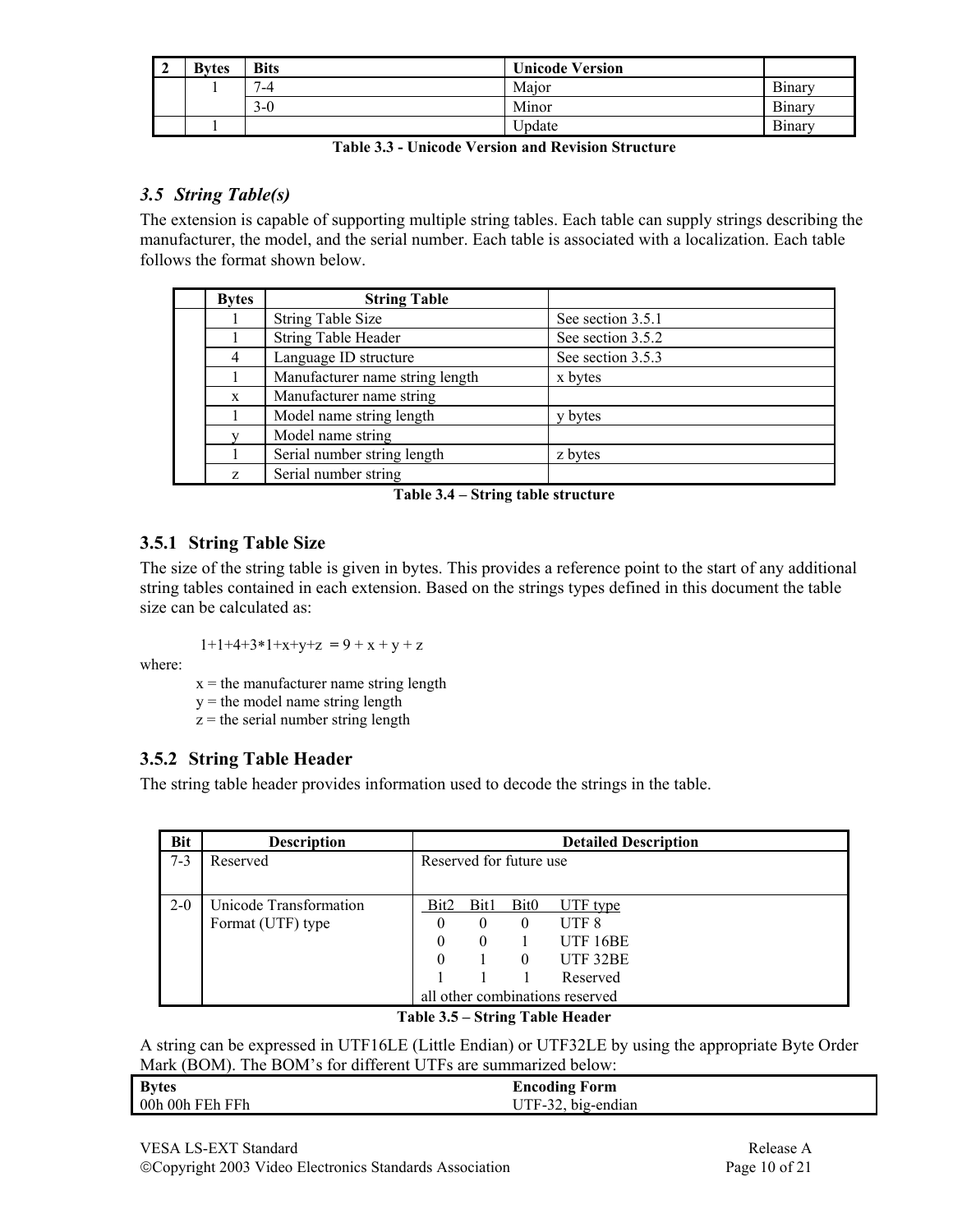| FFh FEh 00h 00h | UTF-32, little-endian |
|-----------------|-----------------------|
| FEh FFh         | UTF-16, big-endian    |
| FFh FEh         | UTF-16, little-endian |
| EFh BBh BFh     | UTF-8                 |

#### **Table 3.6 – Unicode Byte Order Markers (BOMs)**

In depth-descriptions are in Section 3.8,"Transformations", part D35, Section 2.7, "Byte Order Mark (BOM)", and summarized at http://www.unicode.org/faq/utf\_bom.html#2 of *The Unicode Standard 3.0.*

Since the string table is a stream of bytes, a BOM will not be necessary in most cases.

#### **3.5.3 Language ID Structure**

The Language ID structure consists of an optional compressed ASCII Language ID and a three-digit code number. All other bit fields are reserved and should be set to 0.

The Language ID bit field, if present, allows the operating system to select a string block that matches the language ID of the current logged in user. When present, the ISO 639-2 ASCII-3 English language ID is used to define the base language, but is stored in a compressed ASCII format. This format is similar to the compressed ASCII format of the PNPID in the base EDID. Compressed ASCII for this standard is a fivebit encoding of the subset of ASCII characters from 65 ('A') to 90 ('Z'), with SPACE mapped to zero. The encoding differs for ASCII codes 91 to 95. These encodings are not valid for this specification. If the language ID field is not present, this field should be filled in with the compressed ASCII form of the SPACE character. The bit pattern to use would be 000000000000000b. ISO 639-2 does not define any codes with spaces in them. Therefore, space cannot be present if a language ID is used in order to avoid confusion with ISO 639-1 ASCII-2 codes. Refer to Section 3.4 of the VESA Enhanced Extended Display Identification Data (E-EDID) Standard.

The country code ID bit field, if present contains an ISO 3166-3 numeric-3 country code. The country code can be used in combination with the language ID in order to handle different spellings, phrases, or dialects that are unique to a country's language usage. The country code can also be used to display different registered trademarks in different countries. If not used, the ISO 3166-3 numeric code field must be set to 0.

Only one string table with no language ID and no country code is permitted. This string table is called the **neutral string table** and must be the first string table encountered in the fist string extension block in the E-EDID. Block priority is determined by the segment register value that corresponds to the block, with smaller values having greater priority. In all cases at least one string in one string table must be selected.

In the event that a country-specific language string is not available, but a base language translation is available, the operating system (OS) should attempt to use the first language implementation found that does not cause problems. The OS is allowed to override these rules if such a match would lead to political problems. If the language ID cannot be matched, then the first string block found should be used that does not offend the country of the user. If no language ID can be matched, but a country code can be matched, then the OS should use the first country-specific implementation. If the country and language ID cannot be matched, and a string table is present that does not have a country and language ID (neutral string table), then that string table should be used. If no neutral string table is present, then the first string table present that does not cause political problems should be used. In all cases the OS must choose a string table to use.

For example, if the locale of a user is Brazilian Portuguese, but only Portugal Portuguese is available, then the Portugal Portuguese would be used. If Brazil and Portugal should go to war, then the OS may decide to choose the first translation available that does not cause political problems.

See section four for a summary of string priority.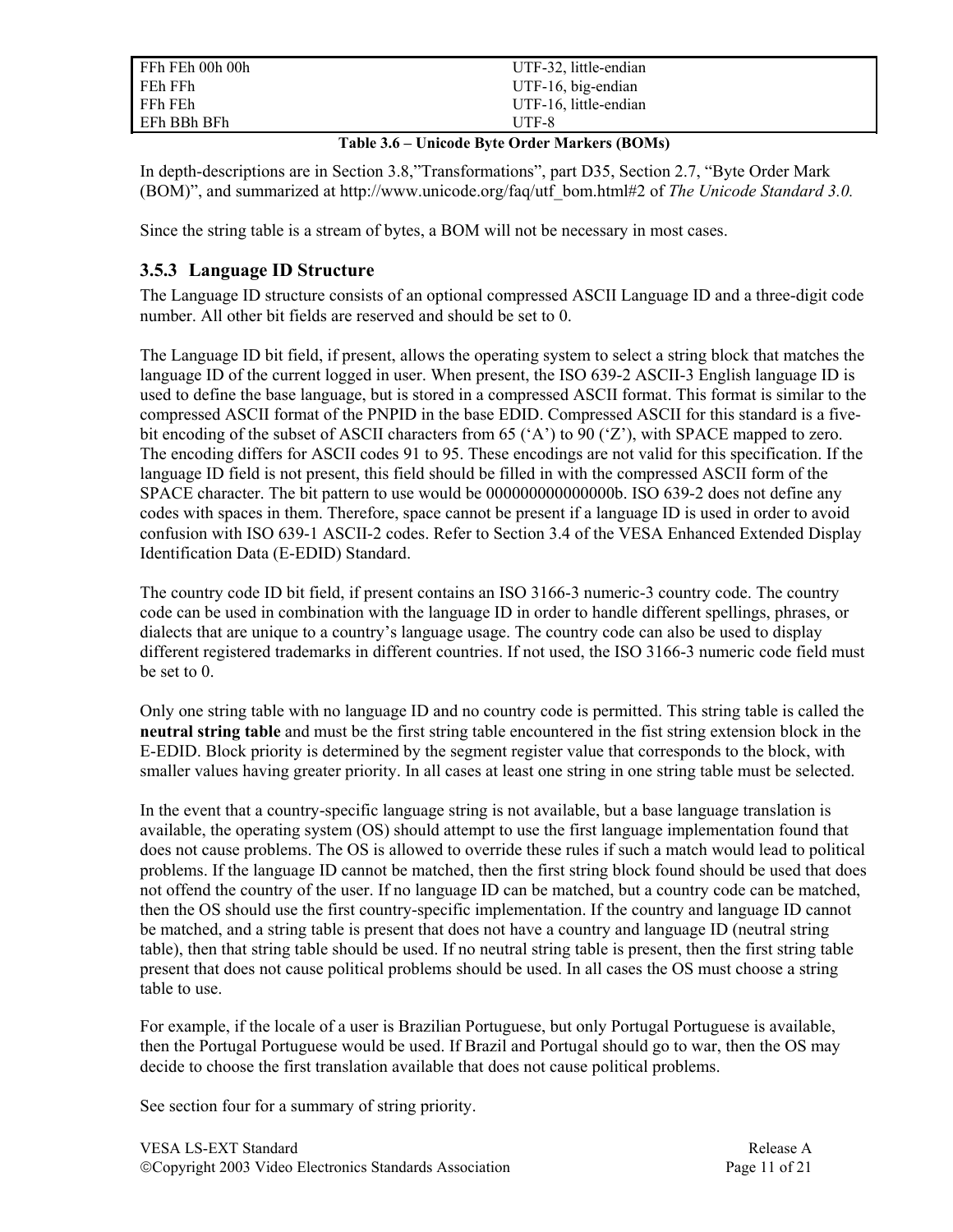| <b>Bit</b> | <b>Description</b>         | <b>Detailed Description</b>                        |
|------------|----------------------------|----------------------------------------------------|
| $31 -$     | Reserved                   | Set all bits to 0b                                 |
| 30         |                            |                                                    |
| $29-$      | ISO 3166-3 Numeric-3 code  | Code number                                        |
| 15         |                            |                                                    |
| $14-$      | ISO 639-2 Compressed ASCII | <b>Bits 14-10</b><br><b>Bits 9-5</b><br>Bits $4-0$ |
| $\Omega$   | Language ID                | First char<br>Middle char<br>Last char             |

**Table 3.7 – Language ID encoding type** 

#### **3.5.4 Manufacturer Name Data**

Each table provides space for a manufacture name string. The string length field precedes the string. The length is expressed in bytes. A value of zero in this file indicates that a string of this type is not provided in the table. The string length in characters will vary from this number depending on the UTF type. The string immediately follows the string length filed. The string does not use a null terminator or any other type of terminator. The length field determines where the string ends.

| <b>Bytes</b> | <b>String Table</b>        |       |
|--------------|----------------------------|-------|
|              | Manufacturer string length | bytes |
|              | Manufacturer string        |       |

**Table 3.8– Manufacturer data** 

#### **3.5.5 Model Name Data**

Each table provides space for a model name string. The string length field precedes the string. The length is expressed in bytes. A value of zero in this file indicates that a string of this type is not provided in the table. The string length in characters will vary from this number depending on the UTF type. The string immediately follows the string length filed. The string does not use a null terminator or any other type of terminator. The length field determines where the string ends.

| <b>Bytes</b> | <b>String Table</b> |       |
|--------------|---------------------|-------|
|              | Model string length | bytes |
|              | Model string        |       |

**Table 3.9 – Model data** 

#### **3.5.6 Serial Number Data**

Each table provides space for a serial number string. The string length field precedes the string. The length is expressed in bytes. A value of zero in this file indicates that a string of this type is not provided in the table. The string length in characters will vary from this number depending on the UTF type. The string immediately follows the string length filed. The string does not use a null terminator or any other type of terminator. The length field determines where the string ends.

| <b>Bytes</b> | <b>String Table</b>         |         |
|--------------|-----------------------------|---------|
|              | Serial number string length | z bytes |
|              | Serial number string        |         |

**Table 3.10 – Model data**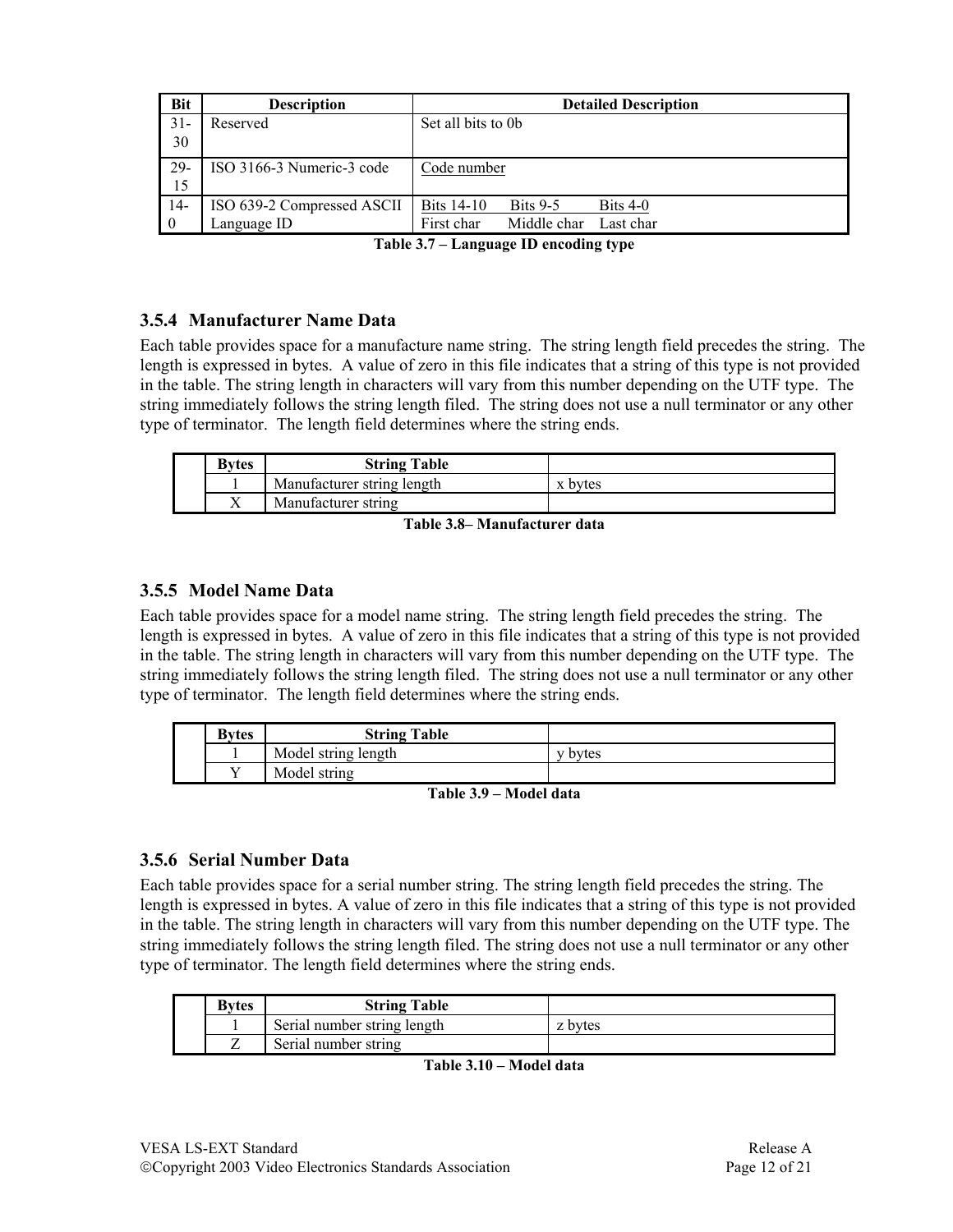## *3.6 Additional string tables*

Additional string tables based on a different localization ID or different country code can be included as space permits in the extension. Each table immediately follows the previous one and uses the same structure.

If remaining space in the extension block does not allow for a complete table, additional string tables can be provided using another localized string extension block. String tables must be contiguous, with no used bytes between tables. Each string table must reside completely within a single extension. Partial tables cannot be continued in a different extension. Unused space in the extension must be filled with zeros. See figure 3.1 for a diagram.

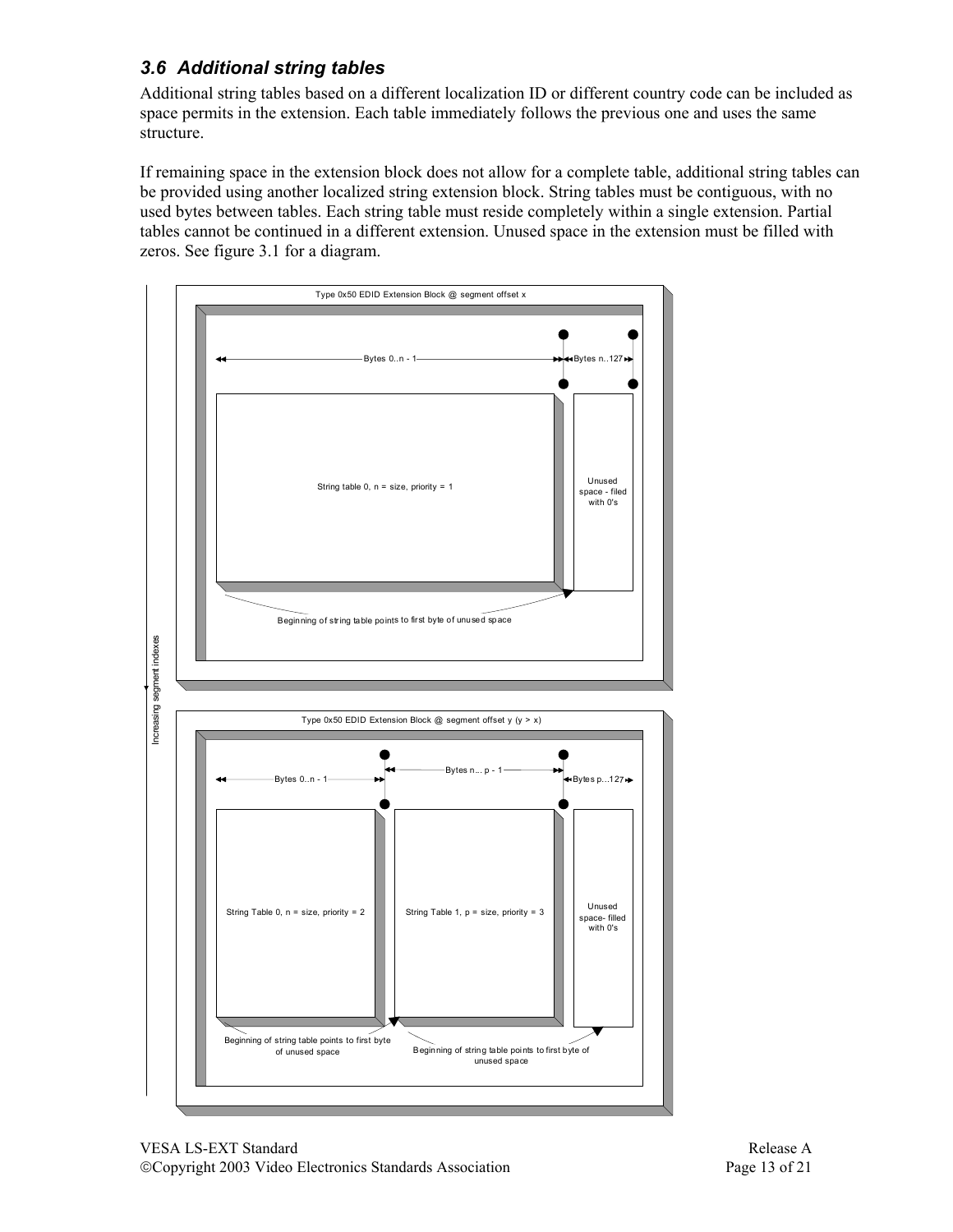#### **Figure 3.1 String table priority and organization within extension blocks**

In this example one type of priority scheme is shown. This priority scheme assigns the first string table a value of 1. Subsequent string tables are assigned the successor integer. This algorithm defines the order to search the string tables in. For this example, string tables would be searched starting at the string table with a priority of 1.

### *3.7 Unused bytes*

In any localized string extension, unused bytes between the end of the last table and the checksum bye shall be set to 0.

### *3.8 Checksum*

| <b>Bytes</b> | <b>Description</b> | <b>Function</b>                                                                                       |
|--------------|--------------------|-------------------------------------------------------------------------------------------------------|
|              | Checksum           | This byte should be programmed such that a one-byte checksum of the<br>entire 128-byte EDID equals 0. |

**Table 3.11 - Checksum**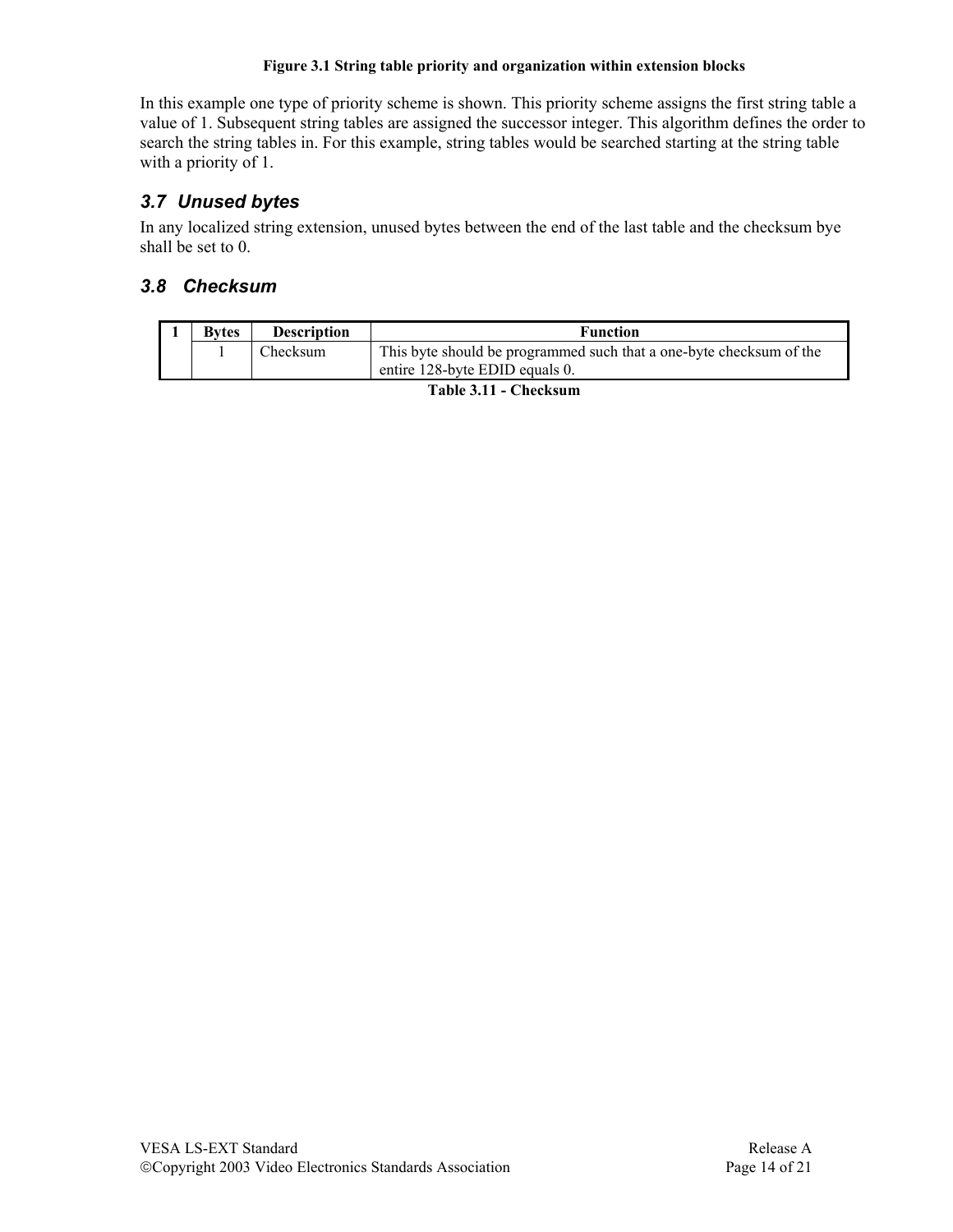# **4. String Priority**

| Case              | Language ID state | <b>Country ID</b> | <b>Neutral</b>     | <b>OS Action</b>                                         |
|-------------------|-------------------|-------------------|--------------------|----------------------------------------------------------|
|                   |                   | state             | <b>Table state</b> |                                                          |
| Casel             | Matched           | Matched           | Don't care         | Use matched string table                                 |
| Case2             | Matched           | Not matched       | Don't care         | Use the first string table that matched the language     |
|                   |                   |                   |                    | ID                                                       |
| Case3             | Not matched       | Matched           | Don't care         | Use the first string table that matched the country      |
|                   |                   |                   |                    | ID                                                       |
| Case4             | Not matched       | Not matched       | Present            | Use the neutral string table                             |
| Case <sub>5</sub> | Not matched       | Not matched       | Not present        | Use the first string table found in the first block: the |
|                   |                   |                   |                    | string table that has a priority of 1.                   |

The following table tells what an OS should do when searching for a particular string table to use.

**Table 4.1 String Priority Cases** 

The OS reserves the right to veto these cases if there is a geopolitical issue that would prevent the normal display of the normally selected string tables information.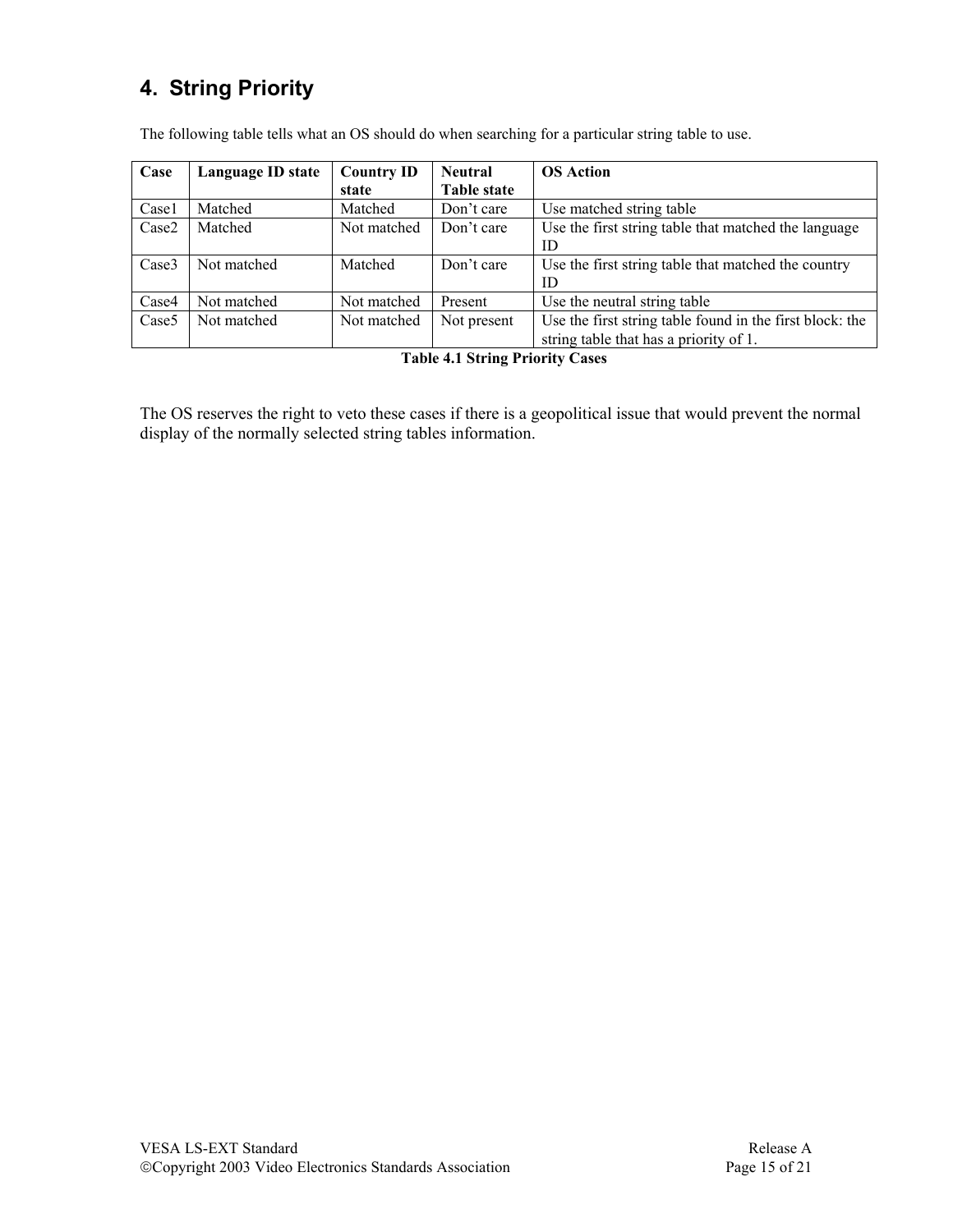## **5. APPENDIX A - Sample Localized string extension data**

## *5.1 UTF 16BE Full Default Neutral Table at Possible Segment ID of 2*

| Byte #          | Byte #          | <b>Field Name and Comments</b>                       | Value           | Value    |
|-----------------|-----------------|------------------------------------------------------|-----------------|----------|
| (decimal)       | (hex)           |                                                      | (hex)           | (binary) |
| 00              | 00h             | <b>Extension ID</b>                                  | 50h             | 01010000 |
| 01              | 01h             | <b>LS-Ext Version number</b>                         | 01h             | 00000001 |
| 02              | 02h             | LS-Ext Revision number                               | 00h             | 00000000 |
| 03              | 03h             | Unicode Version - Major/Minor                        | 32h             | 00110010 |
| 04              | 04h             | Unicode Version - Update                             | 00h             | 00000000 |
| 05              | 05h             | <b>String Table Size</b>                             | 28h             | 00101000 |
| 06              | 06h             | String Table Header - UTF 8                          | 00h             | 00000000 |
| 07              | 07h             | Language ID structure - Default Neutral String Table | 00h             | 00000000 |
| 08              | 08h             |                                                      | 00 <sub>h</sub> | 00000000 |
| 09              | 09h             |                                                      | 00h             | 00000000 |
| 10              | 0Ah             |                                                      | 00 <sub>h</sub> | 00000000 |
| 11              | 0Bh             | Manufacturer Name Data Length                        | 0Eh             | 00001110 |
| 12              | 0 <sub>Ch</sub> | $\Delta$                                             | 44h             | 01000100 |
| 13              | 0 <sub>Dh</sub> | $\ddot{i}$                                           | 69h             | 01101001 |
| 14              | 0Eh             | $\mathbf{s}'$                                        | 73h             | 01110011 |
| 15              | 0Fh             | $\overline{p}$                                       | 70h             | 01110000 |
| 16              | 10h             | $\mathbf{P}$                                         | 6Ch             | 01101100 |
| 17              | 11h             | $\overline{a}$                                       | 61h             | 01100001 |
| 18              | 12h             | $\alpha$                                             | 79h             | 01111001 |
| 19              | 13h             | $\mathbf{s}$                                         | 73h             | 01110011 |
| $\overline{20}$ | 14h             | $\epsilon$ ,                                         | 2Ch             | 00101100 |
| 21              | 15h             | $\epsilon$ $\epsilon$                                | 20h             | 00100000 |
| $\overline{22}$ | 16h             | $\overline{\mathbf{T}}$                              | 49h             | 01001001 |
| 23              | 17h             | $\mathbf{m}$                                         | 6Eh             | 01101110 |
| 24              | 18h             | $\overline{c}$                                       | 63h             | 01100011 |
| 25              | 19h             | $\epsilon$ ,                                         | 2Eh             | 00101110 |
| 26              | 1Ah             | Model Name String Length                             | 06h             | 01100000 |
| 27              | 1Bh             | $\lq F$                                              | 46h             | 01000110 |
| 28              | 1Ch             | $\overline{C}$                                       | 43h             | 01000011 |
| 29              | 1Dh             | $\overline{\cdot \cdot}$                             | 31h             | 00110001 |
| 30              | 1Eh             | $\overline{q}$                                       | 39h             | 00111001 |
| 31              | 1Fh             | $\overline{0}$                                       | 30h             | 00110000 |
| 32              | 20h             | $\cdot$ 1'                                           | 31h             | 00110001 |
| 33              | 21h             | Serial Number Data String Length                     | 0Ch             | 00001100 |
| 34              | 22h             | $\lq 0$                                              | 30h             | 00110000 |
| 35              | 23h             | $\cdot$ 3'                                           | 33h             | 00110011 |
| 36              | 24h             | $\cdot_2$                                            | 32h             | 00110010 |
| 37              | 25h             | $\cdot$ 5'                                           | 35h             | 00110101 |
| 38              | 26h             | $\epsilon$ $\_$ $\epsilon$                           | 2Dh             | 00101101 |
| 39              | 27h             | $\mathbf{N}'$                                        | 4Eh             | 01001110 |
| 40              | 28h             | $\cdot$ C'                                           | 43h             | 01000011 |
| 41              | 29h             | $\sum_{i=1}^{n}$                                     | 2Dh             | 00101101 |
| 42              | 2Ah             | $\cdot$ P                                            | 50h             | 01010000 |
| 43              | 2Bh             | $\lq \mathbf{R}^{\mathfrak{c}}$                      | 52h             | 01010010 |
| 44              | 2Ch             | $\epsilon-\epsilon$                                  | 2Dh             | 00101101 |
| 45              | 2Dh             | $\overline{0}$                                       | 30h             | 00110000 |
| 46              | 2Eh             | <b>String Table Size</b>                             | 1Bh             | 00011011 |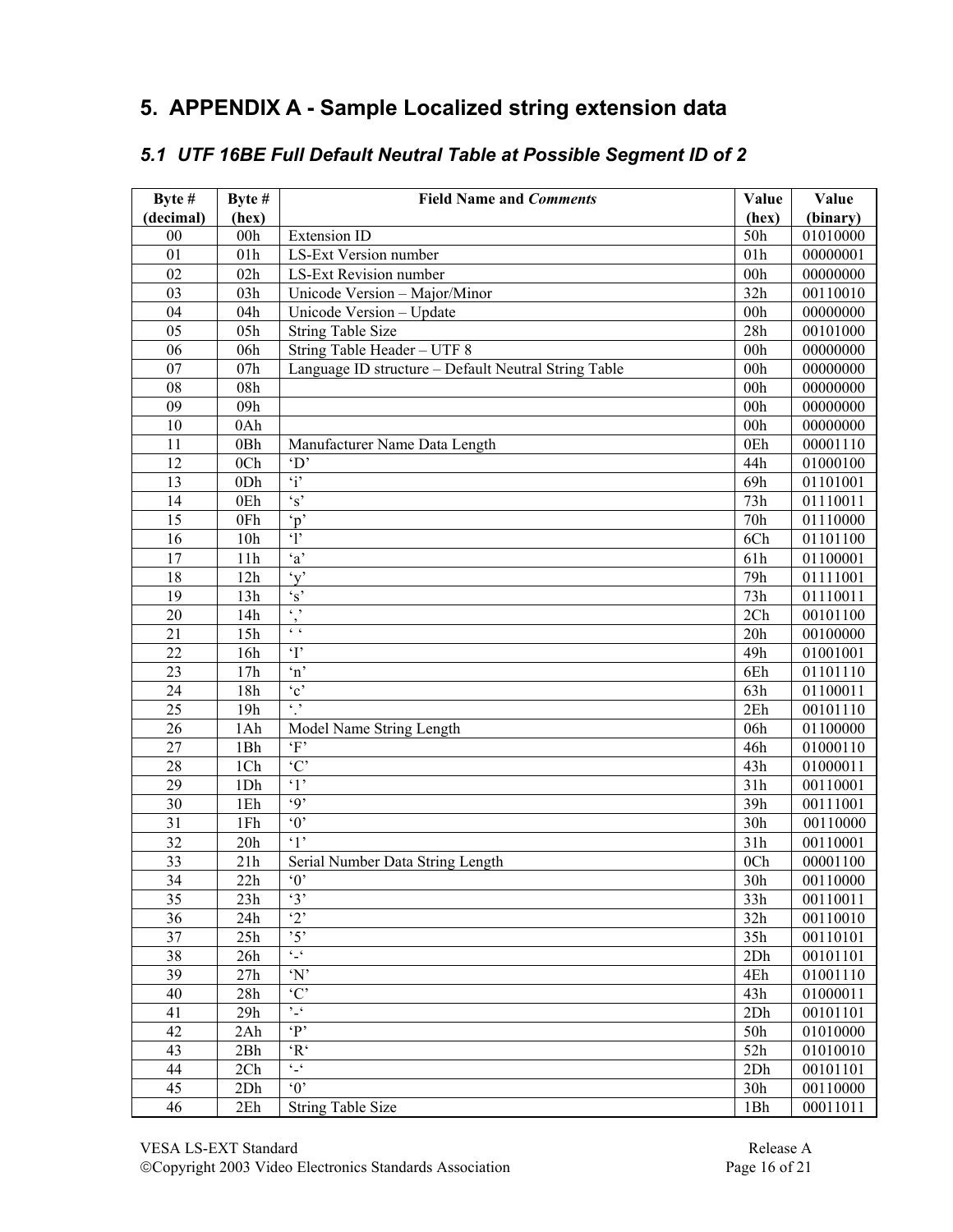| 47              | 2Fh        | String Table Header - UTF 16BE       | 01h                                | 00000000             |
|-----------------|------------|--------------------------------------|------------------------------------|----------------------|
| 48              | 30h        | Language ID Structure - JPN/392      | 00h                                | 00000000             |
| 49              | 31h        |                                      | C4h                                | 11000100             |
| 50              | 32h        |                                      | 2Ah                                | 00101010             |
| 51              | 33h        |                                      | 0Eh                                | 00001110             |
| 52              | 34h        | Manufacturer ID Name Length          | 14h                                | 00010100             |
| $\overline{53}$ | 35h        | 'デ'                                  | C7h                                | 11000111             |
| 54              | 36h        |                                      | 30h                                | 00110000             |
| 55              | 37h        | $\overline{\overline{A}}$            | A3h                                | 10100011             |
| 56              | 38h        |                                      | 30h                                | 00110000             |
| 57              | 39h        | $\overline{\cdot z}$                 | B9h                                | 10111001             |
| 58              | 3Ah        |                                      | 30h                                | 00300000             |
| 59              | 3Bh        | $\cdot$ $\rightarrow$                | D7h                                | 11010111             |
| 60              | 3Ch        |                                      | 30h                                | 00110000             |
| 61              | 3Dh        | $\overline{\cdot_L}$                 | ECh                                | 11101100             |
| 62              | 3Eh        |                                      | 30h                                | 00110000             |
| 63              | 3Fh        | $\cdot$ $\cdot$                      | A <sub>4</sub> h                   | 10100100             |
| 64              | 40h        |                                      | 30h                                | 00110000             |
| 65              | 41h        | '株'                                  | 2Ah                                | 00101010             |
| 66              | 42h        |                                      | 68h                                | 01101000             |
| $\overline{67}$ | 43h        | '式'                                  | 0Fh                                | 00001111             |
| 68              | 44h        |                                      | 5Fh                                | 01011111             |
| 69              | 45h        | '会'                                  | 1Ah                                | 00011010             |
| 70              | 46h        |                                      | 4Fh                                | 01001111             |
| 71              | 47h        | '社'                                  | 3Eh                                | 00101110             |
| 72              | 48h        |                                      | 79h                                | 01111001             |
| 73              | 49h        | Model Name String Length             | 00h                                | 00000000             |
| 74              | 4Ah        | Serial Number String Length          | 00h                                | 00000000             |
| $\overline{75}$ | 4Bh        | $\boldsymbol{0}$                     | 00h                                | 00000000             |
| 76              | 4Ch        | $\boldsymbol{0}$                     | 00h                                | 00000000             |
| 77              | 4Dh        | $\boldsymbol{0}$                     | 00h                                | 00000000             |
| 78              | 4Eh        | $\boldsymbol{0}$                     | 00h                                | 00000000             |
| 79              | 4Fh        | $\boldsymbol{0}$                     | 00h                                | 00000000             |
| 80              | 50h        | $\boldsymbol{0}$                     | 00h                                | 00000000             |
| 81              | 51h        | $\boldsymbol{0}$                     | 00h                                | 00000000             |
| 82              | 52h        | $\boldsymbol{0}$                     | 00 <sub>h</sub>                    | 00000000             |
| 83              | 53h        | $\boldsymbol{0}$                     | 00 <sub>h</sub>                    | 00000000             |
| 84              | 54h        | $\boldsymbol{0}$                     | 00 <sub>h</sub>                    | 00000000             |
| 85              | 55h        | $\boldsymbol{0}$                     | 00 <sub>h</sub>                    | 00000000             |
| 86              | 56h        | $\boldsymbol{0}$                     | 00h                                | 00000000             |
| 87              | 57h        | $\boldsymbol{0}$                     | 00 <sub>h</sub>                    | 00000000             |
| 88              | 58h        | $\boldsymbol{0}$                     | 00 <sub>h</sub>                    | 00000000             |
| 89<br>90        | 59h        | $\boldsymbol{0}$                     | 00h                                | 00000000             |
| 91              | 5Ah        | $\boldsymbol{0}$                     | 00h                                | 00000000             |
| 92              | 5Bh<br>5Ch | $\boldsymbol{0}$<br>$\boldsymbol{0}$ | 00 <sub>h</sub><br>00 <sub>h</sub> | 00000000<br>00000000 |
| 93              | 5Dh        | $\boldsymbol{0}$                     | 00 <sub>h</sub>                    | 00000000             |
| 94              | 5Eh        | $\boldsymbol{0}$                     | 00 <sub>h</sub>                    | 00000000             |
| 95              | 5Fh        | $\boldsymbol{0}$                     | 00 <sub>h</sub>                    | 00000000             |
| 96              | 60h        | $\boldsymbol{0}$                     | 00 <sub>h</sub>                    | 00000000             |
| 97              | 61h        | $\boldsymbol{0}$                     | 00 <sub>h</sub>                    | 00000000             |
| 98              | 62         | $\boldsymbol{0}$                     | 00h                                | 00000000             |
| 99              | 63         | $\boldsymbol{0}$                     | 00h                                | 00000000             |
| 100             | 64         | $\boldsymbol{0}$                     | 00h                                | 00000000             |
|                 |            |                                      |                                    |                      |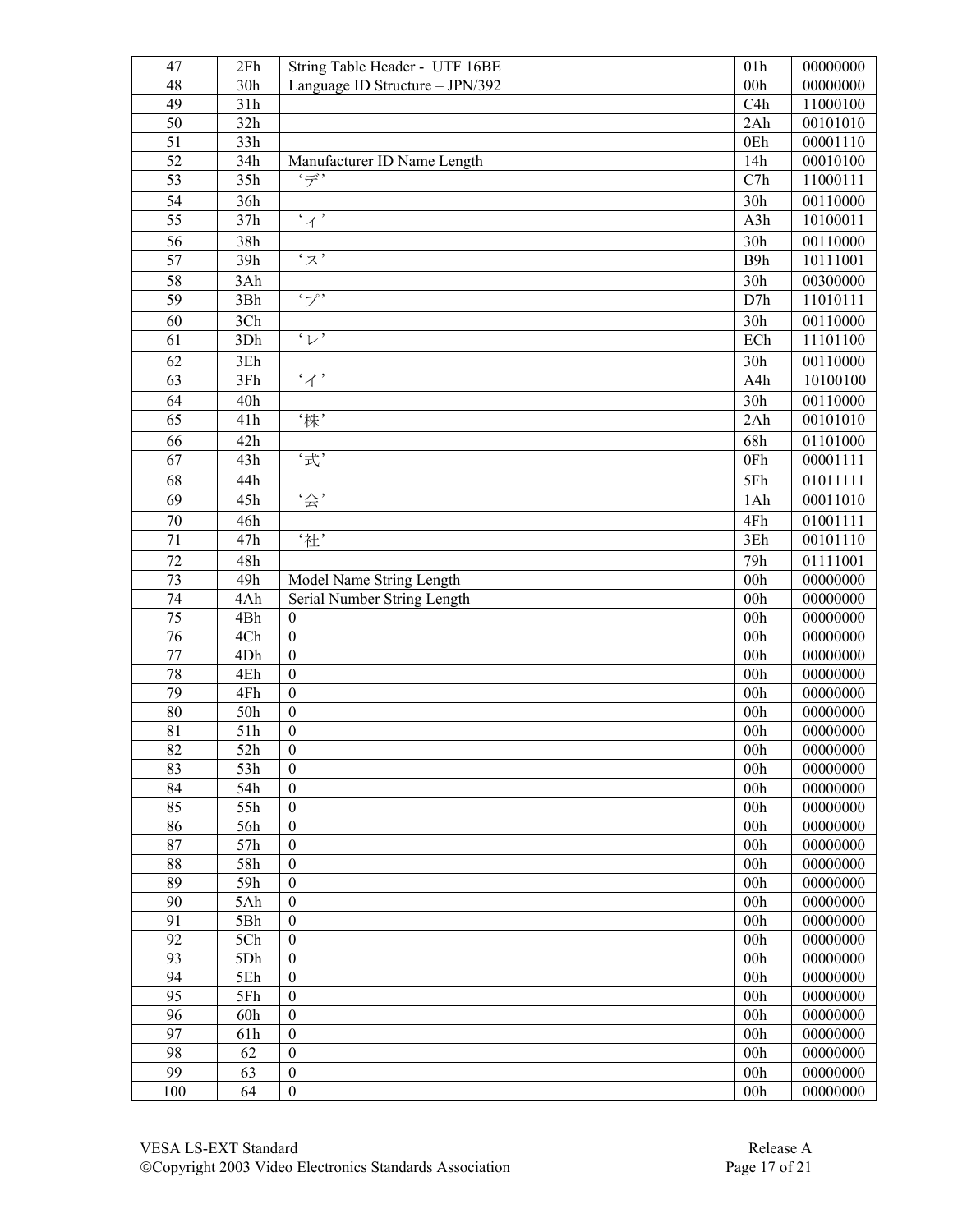| 101 | 65             | $\boldsymbol{0}$ | 00h             | 00000000 |
|-----|----------------|------------------|-----------------|----------|
| 102 | 66             | $\boldsymbol{0}$ | 00 <sub>h</sub> | 00000000 |
| 103 | 67             | $\boldsymbol{0}$ | 00h             | 00000000 |
| 104 | 68             | $\boldsymbol{0}$ | 00h             | 00000000 |
| 105 | 69             | $\boldsymbol{0}$ | 00h             | 00000000 |
| 106 | 6A             | $\boldsymbol{0}$ | 00h             | 00000000 |
| 107 | 6 <sub>B</sub> | $\boldsymbol{0}$ | 00h             | 00000000 |
| 108 | 6C             | $\boldsymbol{0}$ | 00h             | 00000000 |
| 109 | 6D             | $\boldsymbol{0}$ | 00h             | 00000000 |
| 110 | 6E             | $\boldsymbol{0}$ | 00 <sub>h</sub> | 00000000 |
| 111 | 6F             | $\boldsymbol{0}$ | 00h             | 00000000 |
| 112 | $70\,$         | $\boldsymbol{0}$ | 00h             | 00000000 |
| 113 | 71             | $\boldsymbol{0}$ | 00h             | 00000000 |
| 114 | 72             | $\boldsymbol{0}$ | 00 <sub>h</sub> | 00000000 |
| 115 | 73             | $\boldsymbol{0}$ | 00h             | 00000000 |
| 116 | 74             | $\boldsymbol{0}$ | 00h             | 00000000 |
| 117 | 75             | $\boldsymbol{0}$ | 00h             | 00000000 |
| 118 | 76             | $\boldsymbol{0}$ | 00 <sub>h</sub> | 00000000 |
| 119 | 77             | $\boldsymbol{0}$ | 00h             | 00000000 |
| 120 | 78             | $\boldsymbol{0}$ | 00h             | 00000000 |
| 121 | 79             | $\boldsymbol{0}$ | 00h             | 00000000 |
| 122 | 7A             | $\boldsymbol{0}$ | 00h             | 00000000 |
| 123 | 7B             | $\boldsymbol{0}$ | 00h             | 00000000 |
| 124 | 7C             | $\boldsymbol{0}$ | 00h             | 00000000 |
| 125 | 7D             | $\boldsymbol{0}$ | 00h             | 00000000 |
| 126 | $7\mathrm{E}$  | $\theta$         | 00h             | 00000000 |
| 127 | 7F             | Checksum         | 5Ah             | 01000010 |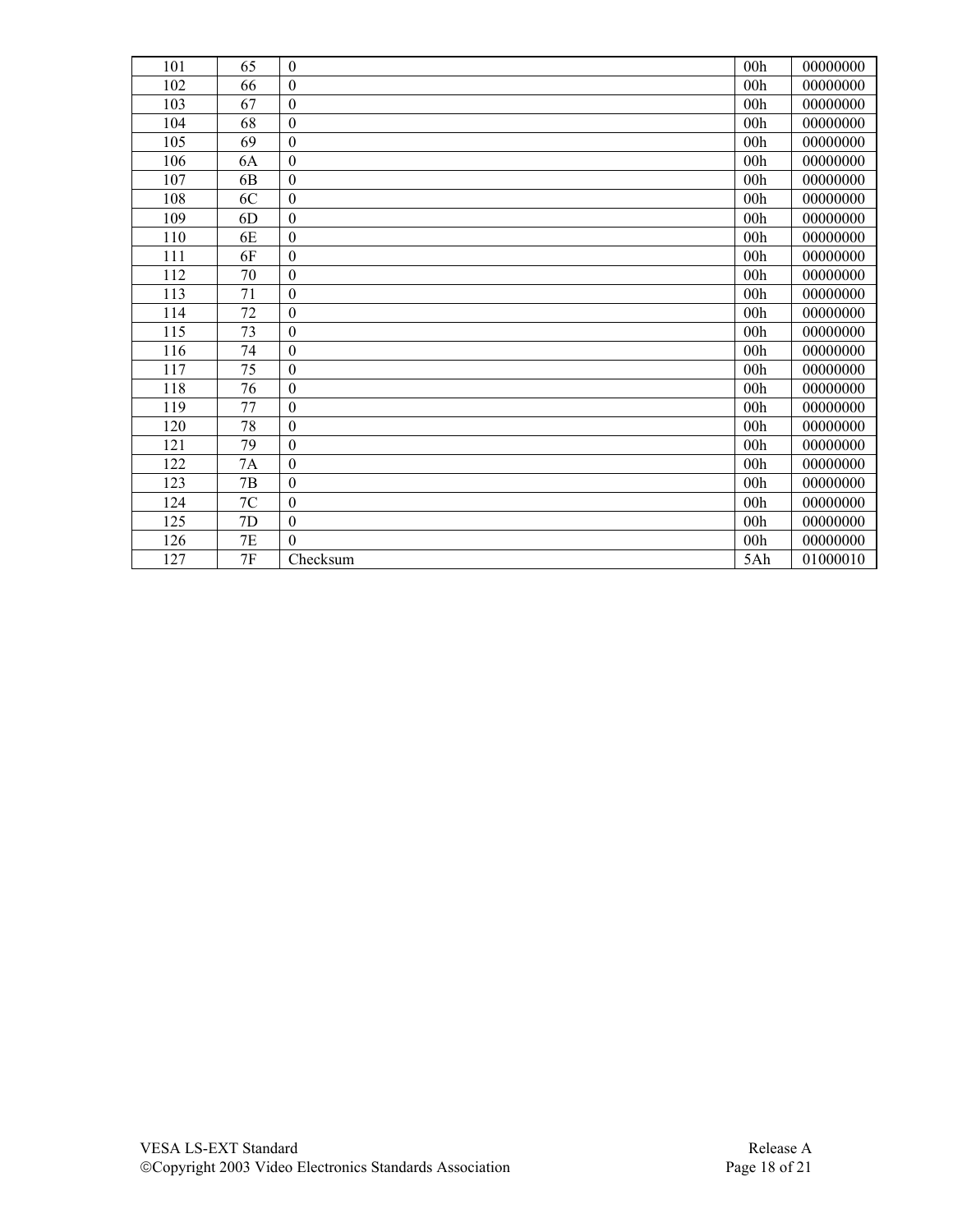| <b>Ref.</b> #  | Question                                       | Answer                                         |
|----------------|------------------------------------------------|------------------------------------------------|
| B1             | Where can I find information about Unicode?    | Unicode information may be located at          |
|                |                                                | http://www.unicode.org                         |
| B <sub>2</sub> | Where can I find information about ISO 639-2?  | ISO 639 can be located at                      |
|                |                                                | http://www.loc.gov/standards/iso639-2/         |
| B <sub>3</sub> | Where can I find information about ISO 3166-3? | http://userpage.chemie.fu-                     |
|                |                                                | berlin.de/diverse/doc/ISO 3166.html            |
|                |                                                | http://www.iso.ch/iso/en/prods-                |
|                |                                                | services/iso3166ma/02iso-3166-code-lists/list- |
|                |                                                | en1.html                                       |
|                |                                                |                                                |
|                |                                                |                                                |
|                |                                                |                                                |
|                |                                                |                                                |
|                |                                                |                                                |
|                |                                                |                                                |
|                |                                                |                                                |
|                |                                                |                                                |
|                |                                                |                                                |
|                |                                                |                                                |
|                |                                                |                                                |
|                |                                                |                                                |
|                |                                                |                                                |
|                |                                                |                                                |

# **6. APPENDIX B - Answers To Commonly Asked Questions**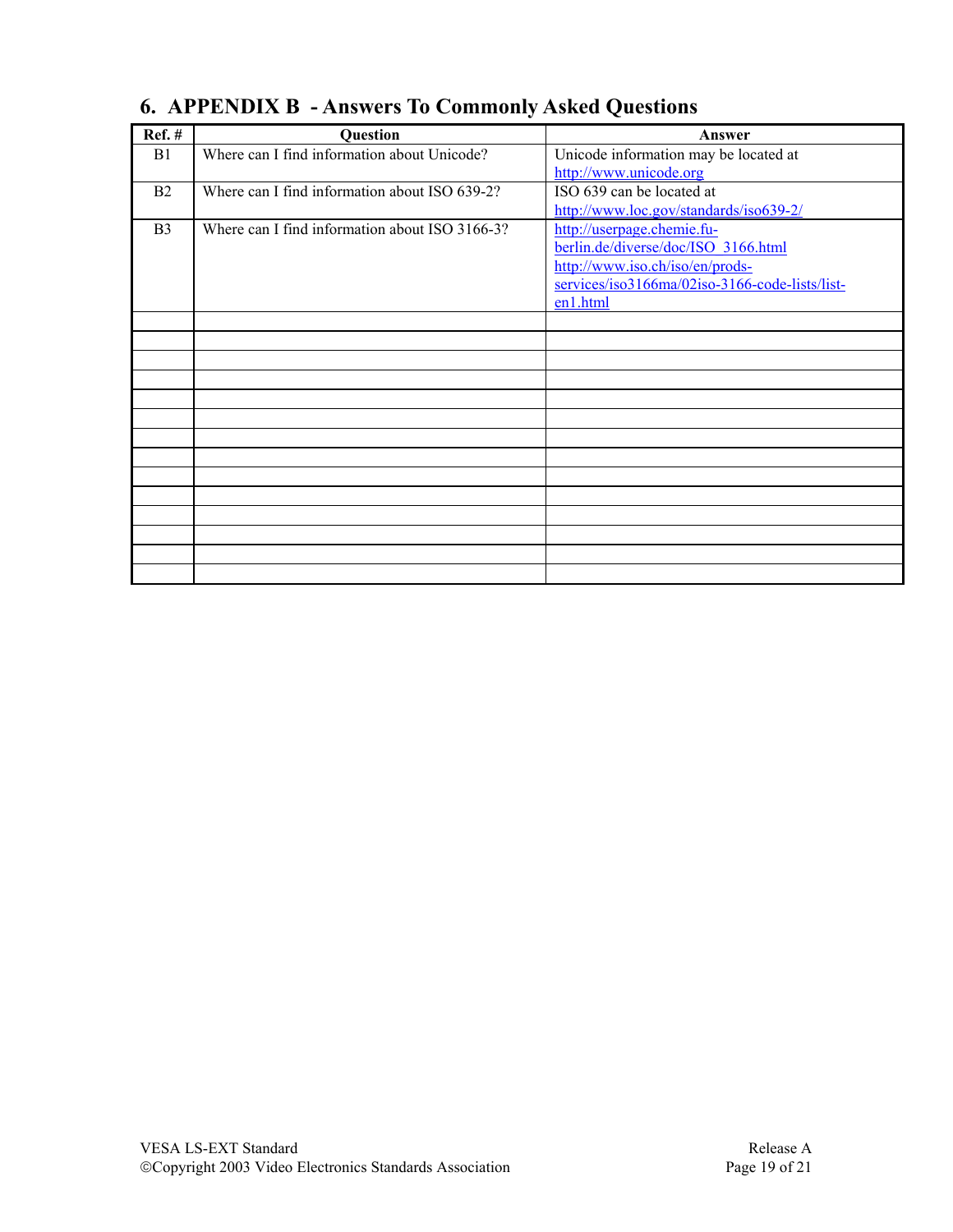## **7. APPENDIX C – Spec Compliance Checklist**

*7.1 All reserved bits in all fields are zero.* 

*7.2 ISO 639-2 ASCII-3 code fields, if not used, contain the value 000000000000000b.* 

*7.3 If a country code is not used, the country code field must be zero.* 

*7.4 There are no SPACE characters used in an ASCII-3 code field.* 

*7.5 Localized sting extension block contains Unicode characters from the latest released standard.* 

*7.6 At least one string table contains one string.* 

*7.7 One valid UTF encoding is selected per string table.* 

*7.8 String tables are laid out in correct order by numerical segment index precedence, then order encountered in the block.* 

*7.9 The neutral string table, if present, is the first table in the first block.* 

*7.10 If multiple string tables are present in an extension block, then there are no unused bytes between string tables.* 

*7.11 Unused bytes in an extension block should be filled with zeros.* 

*7.12 There can only be one string table for every given combination of language IDs and country IDs.* 

If multiple string tables are present in an extension block, then they are complete

## **8. APPENDIX D – Glossary**

### *8.1 Neutral String Table*

The neutral string table is a string table that does not contain a language ID nor a country code.